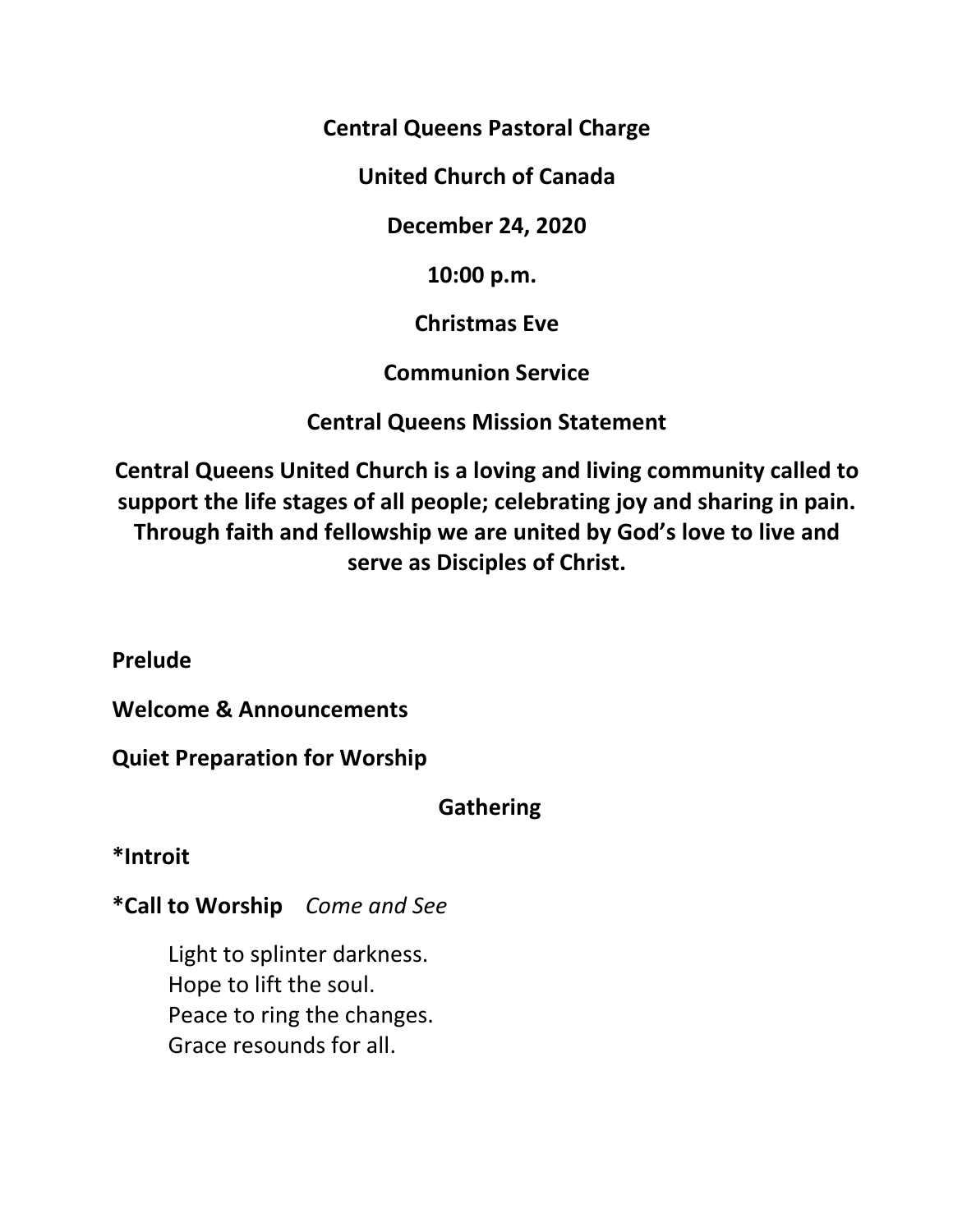Night, the time for birthing. Stars to guide us on. Angels voices singing, joining with our song.

 Come and see the newborn. Come with newfound joy. Come, from heavens rejoicing ... Mary's infant boy!  $1$ 

 **Like a newborn baby... vulnerable, naked, dependent ... we come to worship God!** 

## **Advent Candle Lighting**

- Voice 1: Love-shine, your moment has come. In the darkness of the womb you waited. Bathed in the balm of the star, you rest. Into a world sorely in need of your light, you are born.
- Voice 2: When you knock on our door looking for room, may we welcome you. Like the Herald of your birth, call us to share your good news first with those who are poor, excluded and afraid.

## **The light shines in the darkness and the darkness cannot put it out.**

*Light the Christ candle and all four advent candles.* 

Voice 1: The love of heaven has come to earth.

<sup>&</sup>lt;u>.</u> <sup>1</sup> Stephen J Maunder, from Candles & Conifers, published by Wild Goose Published by the Iona Community, UK.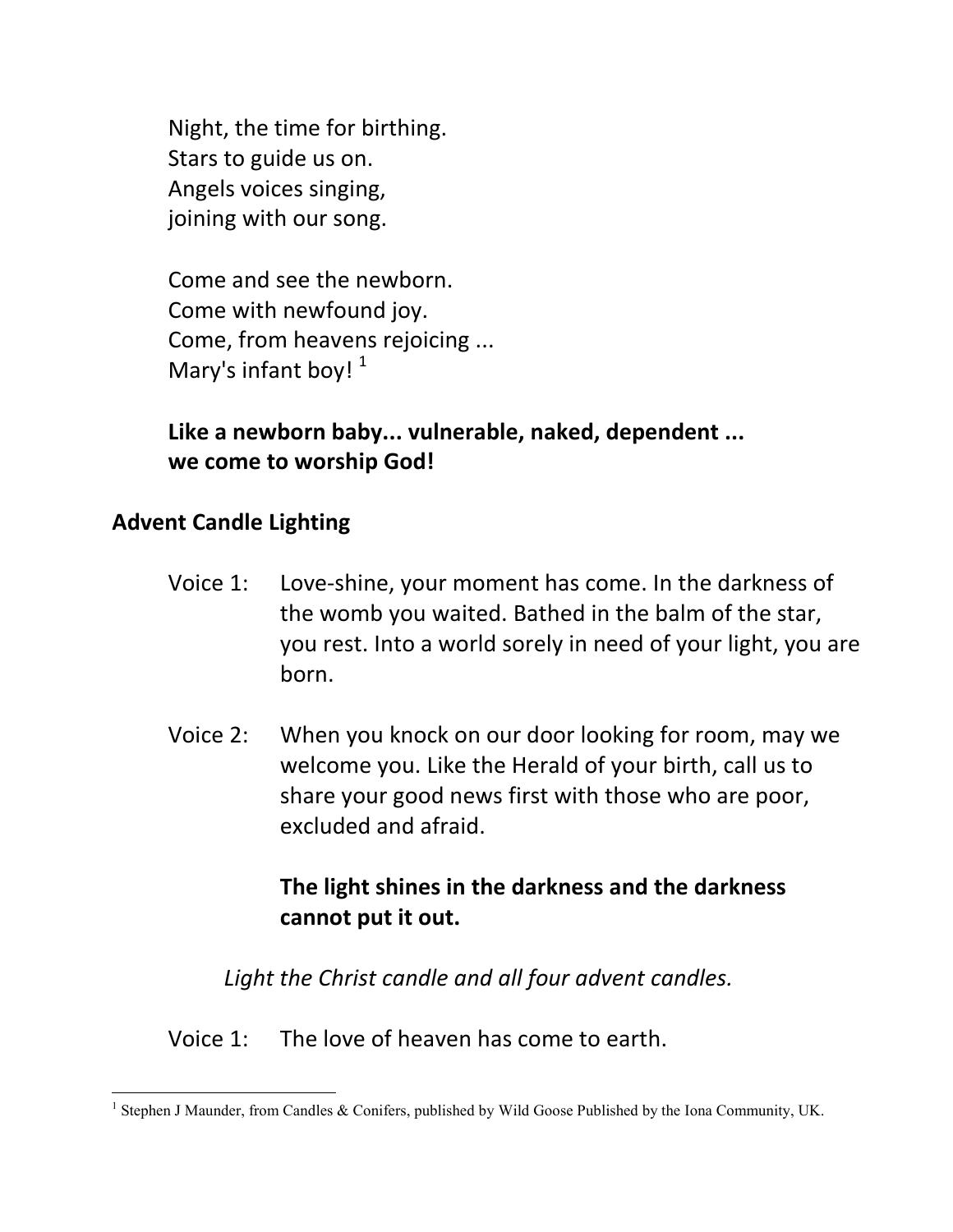Voice 2: The call of Christ begins in a baby's cry. Listen and respond.

 **We light the Christ candle. May it light the way.** 

**\*Prayer of Approach** 

 **God of our darkest nights and brightest days, fill us with your hope as we celebrate with joyful hearts the birth of Christ.** 

 **May familiar words speak to us with a new voice, and may the song of Bethlehem reach into our hearts. This we ask in the name of Jesus who is the Christ, light of the world. Amen. <sup>2</sup>**

| *Hymn of Praise | "O Come, all Ye Faithful" | <b>VU #60</b> |
|-----------------|---------------------------|---------------|
|                 |                           |               |

**Call to Confession** 

**Prayer of Confession** 

 **God of grace and truth, you give the gift of yourself, but we are often caught up in giving and receiving our own gifts. You offer us new life in the baby born in Bethlehem, but we cloak that birth in sentiment and ignore the cost of new life. You shine in the world, but we dwell on the darkness around us. You came to us in flesh and blood, but we often fail to see you in the human lives beside us. Forgive what we have been, shape who we are, and direct who we shall be, through Christ our Saviour. Amen.** 

<sup>&</sup>lt;u>.</u>  $2$  Stephen J Maunder, from Candles & Conifers, published by Wild Goose Published by the Iona Community, UK.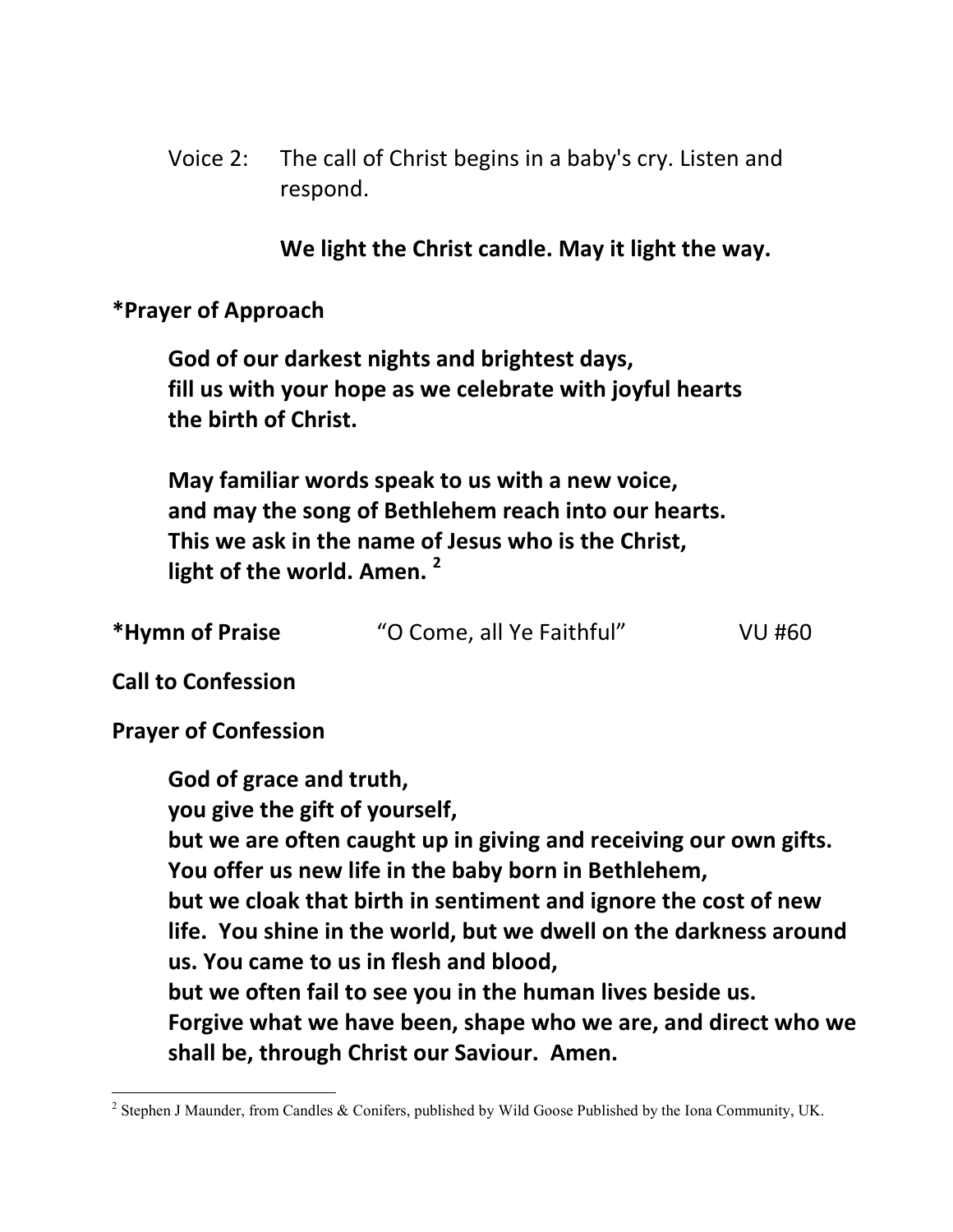## **Assurance of God's Love**

The people who walked in darkness have seen a great light! Walk in the assurance of God's unconditional love. Be people of light and forgive one another.

| <b>Hymn</b> | "It Came Upon a Midnight Clear" | VU #44 |
|-------------|---------------------------------|--------|
|             | The Word                        |        |

#### **Luke 2:1-20**

 In those days a decree went out from Emperor Augustus that all the world should be registered. This was the first registration and was taken while Quirinius was governor of Syria. All went to their own towns to be registered. Joseph also went from the town of Nazareth in Galilee to Judea, to the city of David called Bethlehem, because he was descended from the house and family of David. He went to be registered with Mary, to whom he was engaged and who was expecting a child. While they were there, the time came for her to deliver her child. And she gave birth to her firstborn son and wrapped him in bands of cloth, and laid him in a manger, because there was no place for them in the inn.

In that region there were shepherds living in the fields, keeping watch over their flock by night. Then an angel of the Lord stood before them, and the glory of the Lord shone around them, and they were terrified. But the angel said to them, "Do not be afraid; for see—I am bringing you good news of great joy for all the people: to you is born this day in the city of David a Saviour, who is the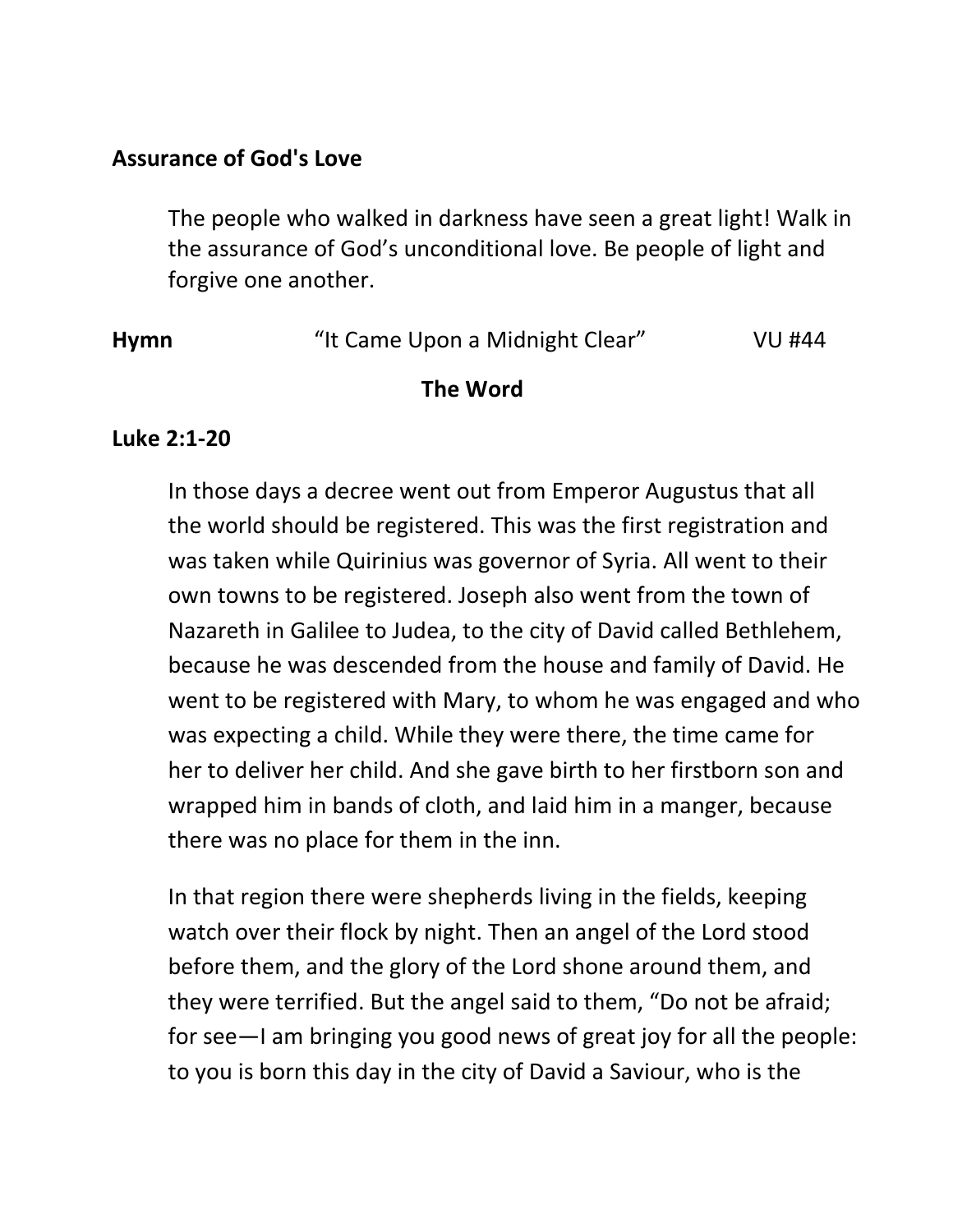Messiah, the Lord. This will be a sign for you: you will find a child wrapped in bands of cloth and lying in a manger." And suddenly there was with the angel a multitude of the heavenly host, praising God and saying,

"Glory to God in the highest heaven, and on earth peace among those whom he favours!"

When the angels had left them and gone into heaven, the shepherds said to one another, "Let us go now to Bethlehem and see this thing that has taken place, which the Lord has made known to us." So they went with haste and found Mary and Joseph, and the child lying in the manger. When they saw this, they made known what had been told them about this child; and all who heard it were amazed at what the shepherds told them. But Mary treasured all these words and pondered them in her heart. The shepherds returned, glorifying and praising God for all they had heard and seen, as it had been told them.

#### **Anthem**

**Sermon** 

**Hymn** "Will You Come and See the Light" VU #96

# **Service of the Table<sup>3</sup>**

## **Passing of the Peace**

<sup>&</sup>lt;u>.</u> <sup>3</sup> Communion Service created by the Rev. Andrew O'Neil, St. Paul's United Church, Riverview, NB.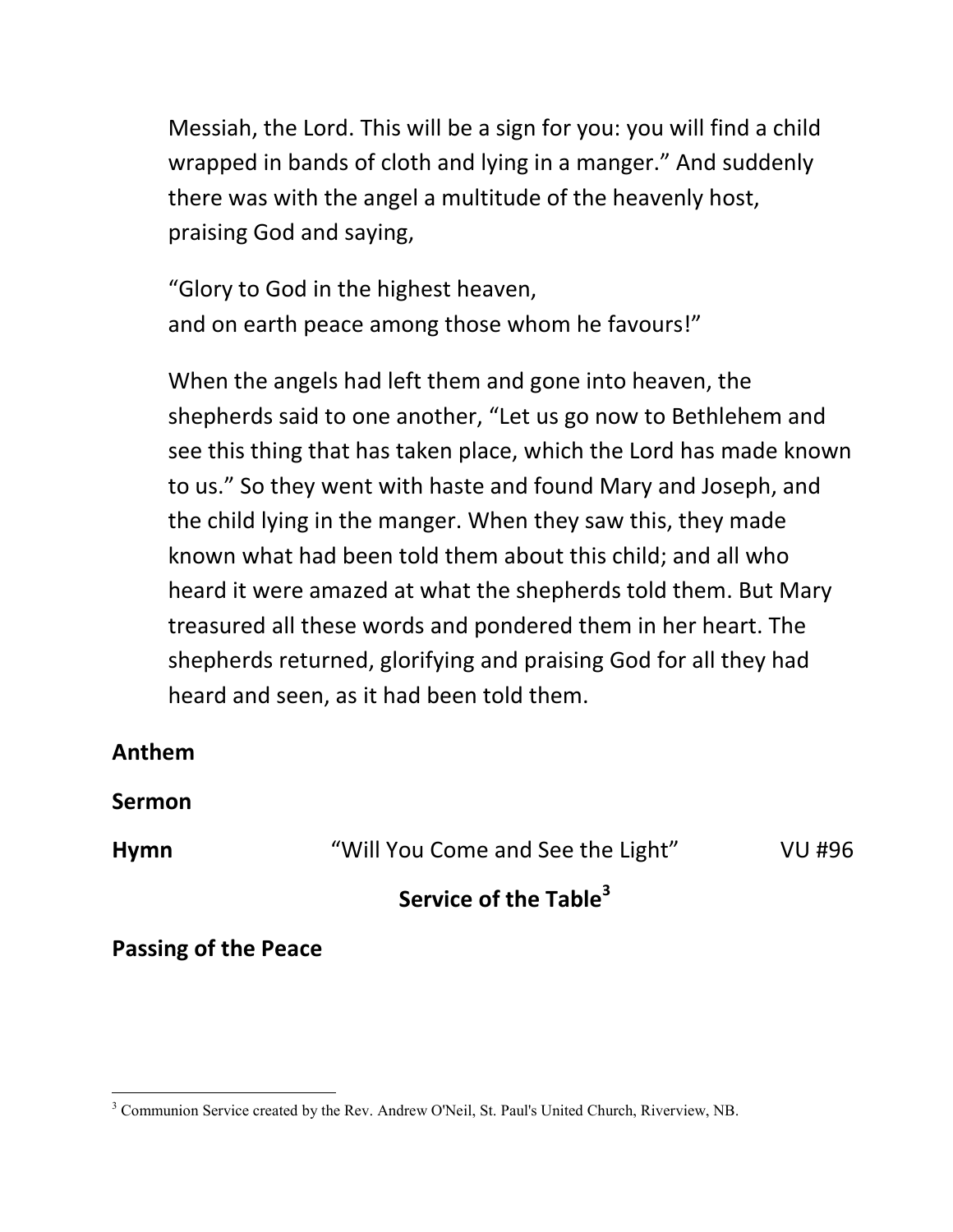## **Invitation to Give**

Mary said, "... the Mighty One has done great things for me." God's done great things for us, too. Let us return a small portion of the love God lavished on us to "lift the lowly" and "fill the hungry with good things."

| <b>Offertory</b> | "In Gratitude and Humble Trust" | VU #544 |
|------------------|---------------------------------|---------|
|                  |                                 |         |

**Presentation of Gifts** (Money, bread and wine)

## **Offertory Prayer**

 **Generous God, you have done great things for us. We offer these gifts in response to the great love you have shown us. We pray that they will be useful, not only to our congregation, but to the world where many babies are being born into poverty, injustice and hopelessness. This we do in the name of Christ the Jesus. Amen.** 

## **Prayer of Great Thanksgiving**

 God be with you.  **And also with you.** 

 Lift up your hearts.  **We lift them up to God.** 

 Let us give thanks to God.  **It is right to give God thanks and praise.** 

 God of all times and places, we gather at your table of grace to recall your vision of hope for all people and for your world.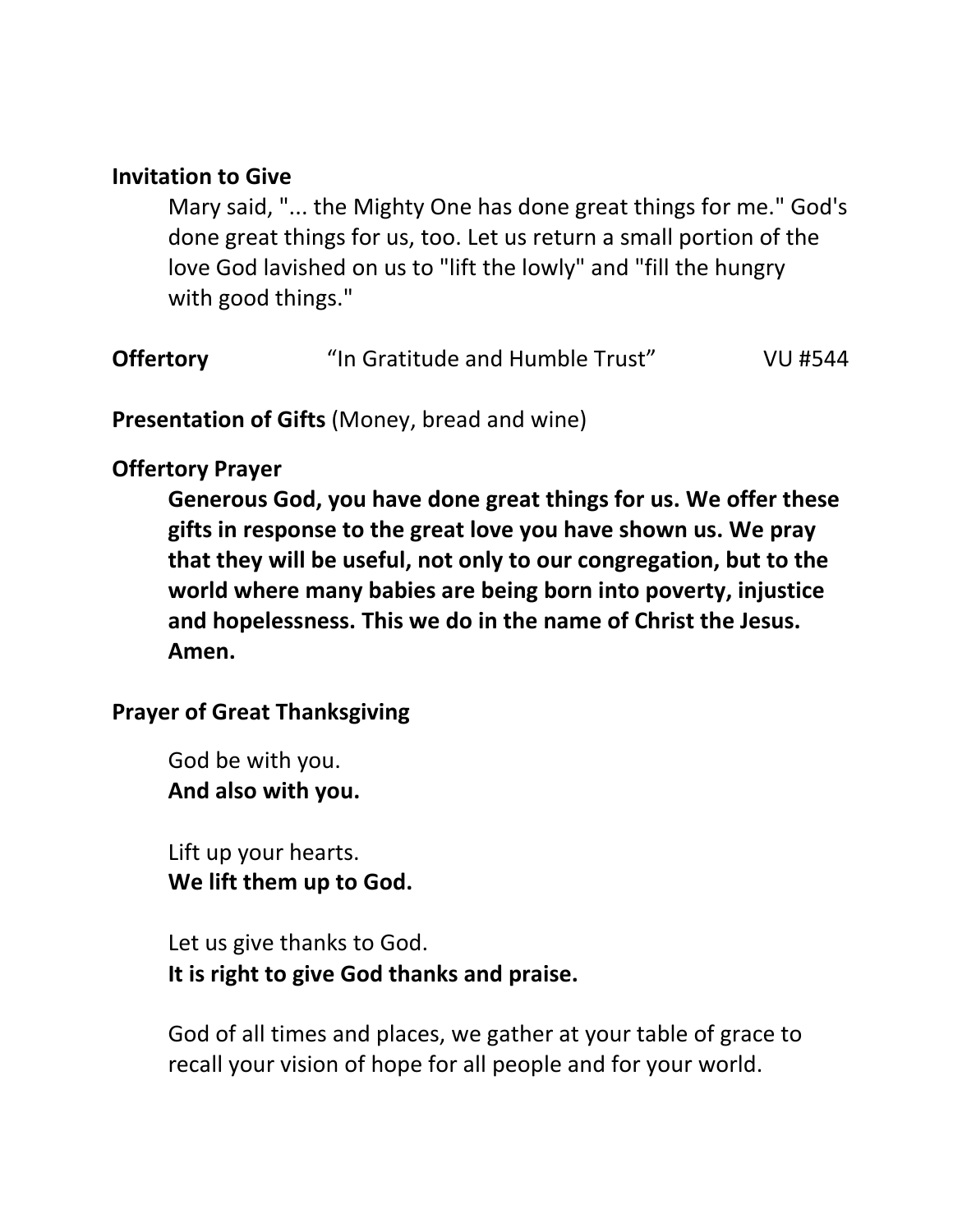Through Abraham and Sarah, you revealed your promise in the surprise of a child. Through your prophets, you called your people to make way for peace and justice. In Jesus, you revealed your way of forgiveness and love. Through the ever-circling year, your Word discloses to us—again and anew—your promise for the restoration of all creation.

 As we gather to share this sign of hope and fulfillment, we remember Jesus, the child born into obscurity, amid fear and uncertainty. We remember the fragility of that revelation, as well as the hope he stirred and imagination he inspired, and we sing...

# (VU 55, v.1) **In the bleak midwinter, frosty wind made moan, earth stood hard as iron, water like a stone; snow had fallen, snow on snow; snow on snow. In the bleak midwinter, long ago.**

 We remember Jesus, the One who blazed a new and risky path of extravagant generosity and of passionate concern: temple-shaker, world-maker, rule-breaker, risk-taker; the author and finisher of our faith.

 We remember Jesus' self-giving love and the offer of himself for others, even those who gave him over to death, and we sing...

# (VU 55, v.2) **Our God, heaven cannot hold him, nor earth sustain; heaven and earth shall flee away when he comes to reign; in the bleak midwinter a stable place sufficed the Lord God almighty, Jesus Christ.**

 On that night, in the midst of great confusion and fear, Jesus broke bread with friends, saying, "This is my body, which I give for you and for all. When you do this, remember me."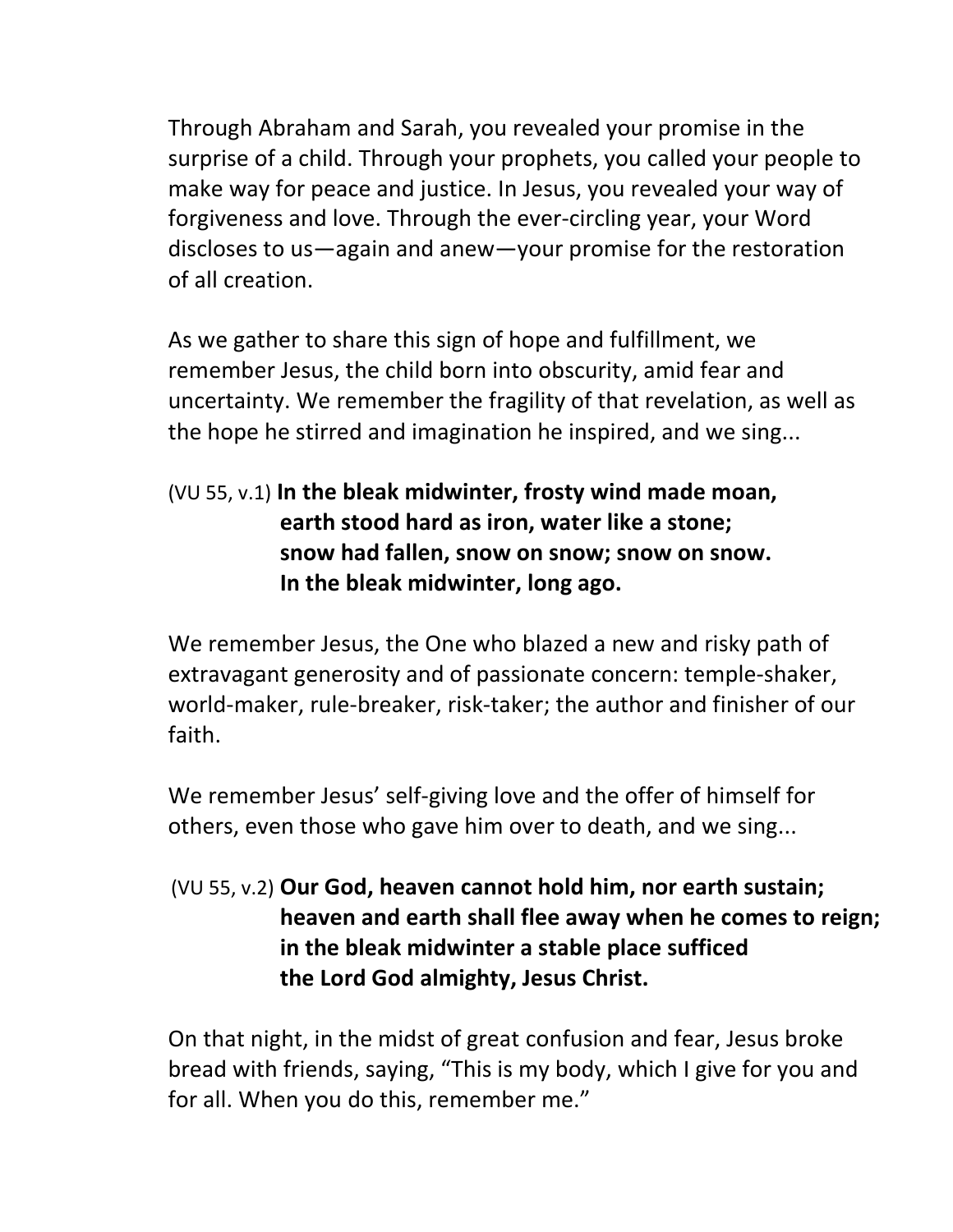With a blessing, he took the cup and offered it to them saying: "This cup is God's covenant which is given for all. When you drink this, remember me."

 (VU 55, v.3) **Enough for him, whom cherubim worship night and day, a breast full of milk, and a manger full of hay. Enough for him, whom angels fall down before, the ox and ass and camel which adore.** 

 Come to us, life-giving Spirit of God. Bless us, these gifts, and what we do here, so that we might sing your song of love for your people and for your world.

## **Prayers of the People**

God of All, we pray for your people. For those who are afraid and oppressed, may you give courage. For those suffering conflict and fear, may you bring peace. For those who long for food and water, may they be filled. For those who long for justice, may it be fulfilled. We pray also for ourselves and our community. That those in hospital and in care feel your strength. That those who are alone and anxious feel you near. That those who are ill in body and in spirit be comforted. That our friends and family be blessed by healing and love.

 Hear our prayers, O God,  **and in your mercy, answer.**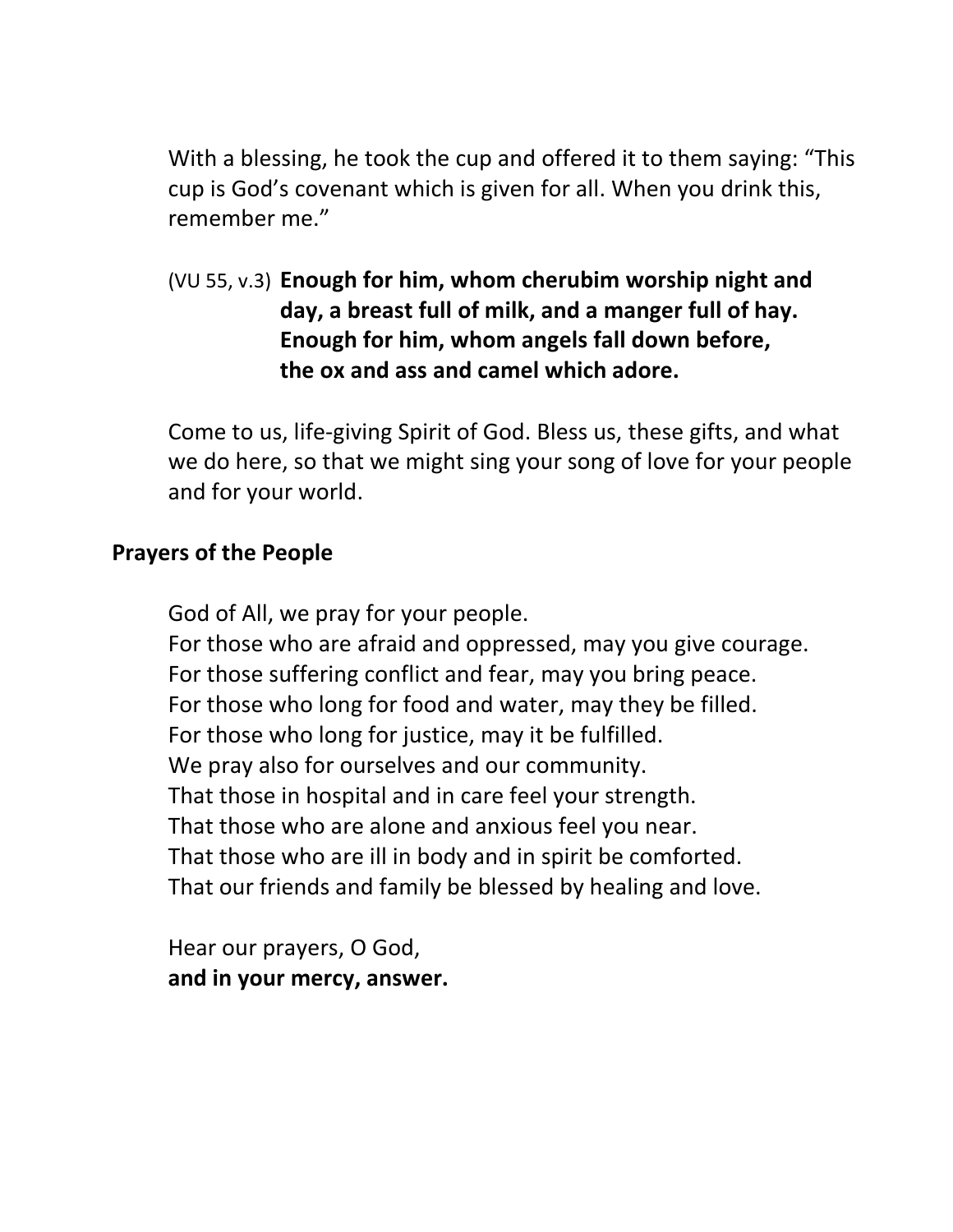We pray these things, trusting in God's faithfulness revealed:  **Christ has died. Christ is risen. Christ will come again.** 

 (VU 55, v.4) **What can I give him, poor as I am? If I were a shepherd I would bring a lamb, if I were a wise man I would do my part; yet what I can I give him—give my heart.** 

#### **The Lord's Prayer**

**Our Father, who art in heaven, hallowed be thy name. Thy Kingdom come, thy will be done on earth, as it is in heaven. Give us this day our daily bread; and forgive us our trespasses, as we forgive those who trespass against us; and lead us not into temptation, but deliver us from evil. For thine is the kingdom, the power, and the glory, for ever and ever. Amen.**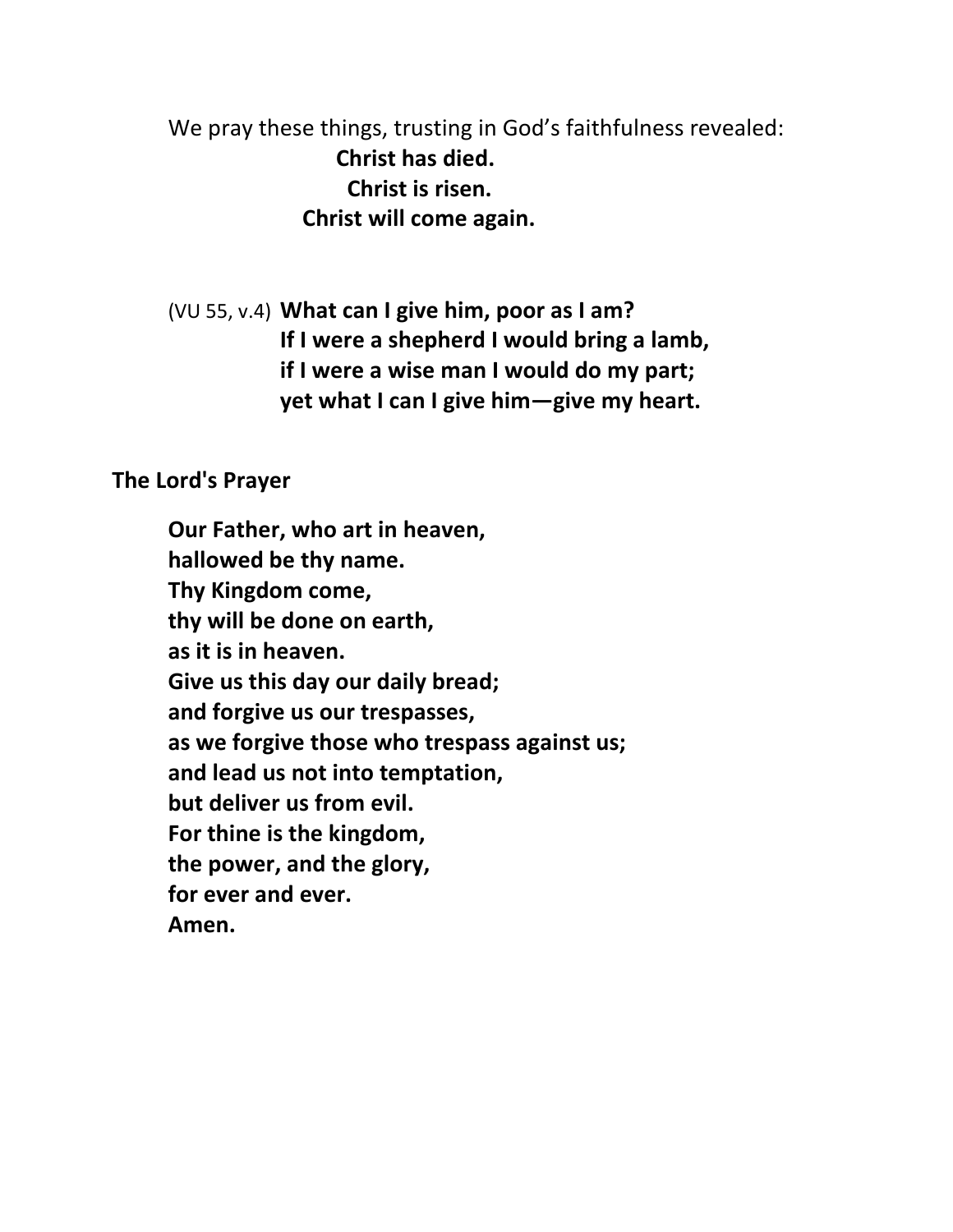## **Communion**

The bread that we break **is our sharing in the life of Chris**t. The Cup for which we give thanks **is our sharing in the life of Christ.** 

 Come, for all is ready, these are the gifts of God for the people of God. Jesus turned no one away, nor do we... all are welcome at this table.

## **Prayer after Communion**

 **God of shepherds and Kings, you gather us by the light of the star of promise. You lead us not only to hope for the future, but to trust in your presence and renewal of life in every time and place. Guide us this night, by the light of that same star. Lead us to the mangers of this world, where uncertainty is met with the renewal of life and the transformation of this world is most deeply felt in love, one with another. Be with us on this most wondrous of nights, we ask in Jesus' name. Amen.** 

## **Going Forth**

 *Candles are lit* 

**Hymn** "Silent Night, Holy Night" VU #67

## **Blessing**

May the grace of God, star-forming Creator, and the love of Christ, be born among us, in the communion of the Holy Spirit,